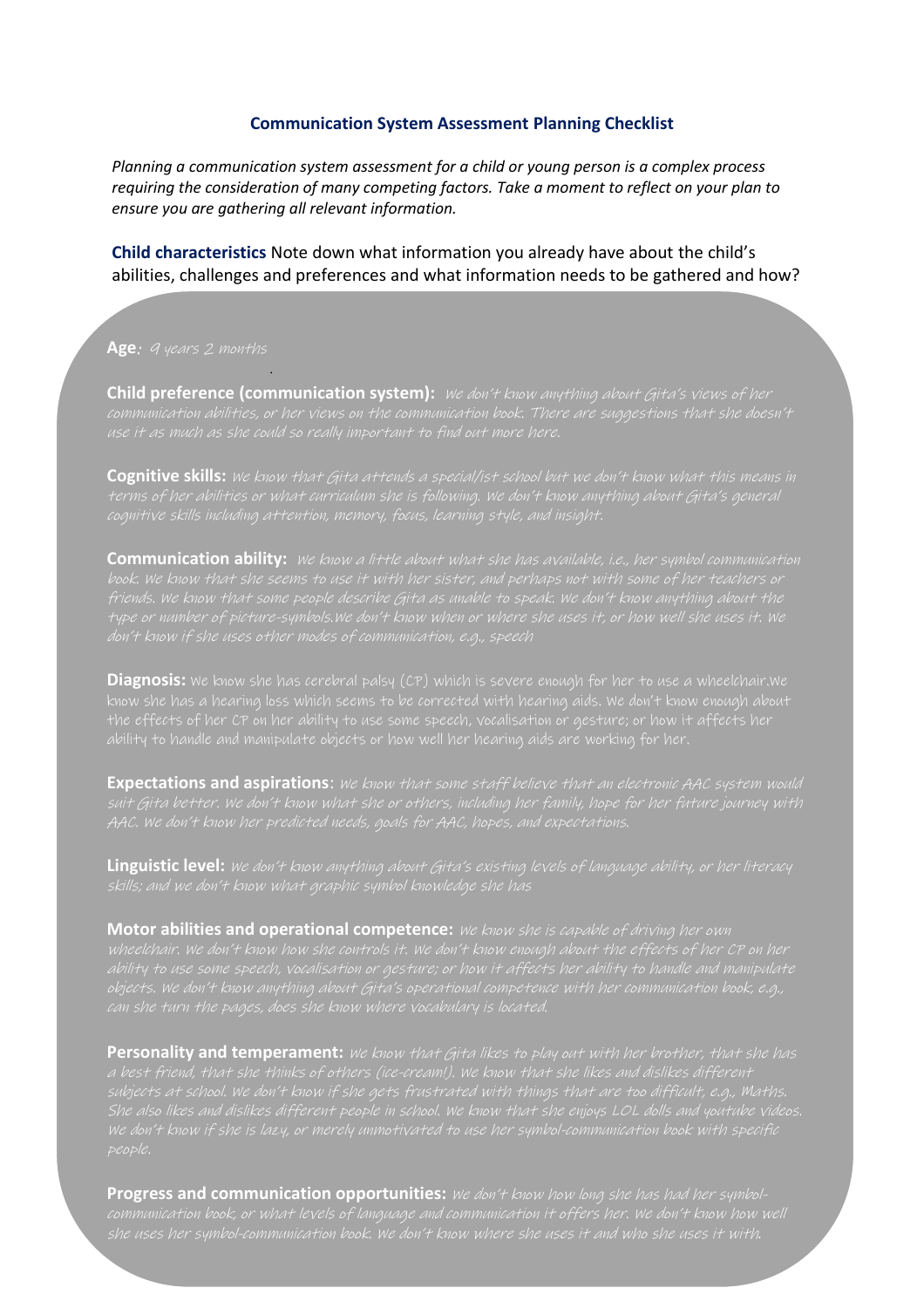### **Communication aid attributes – existing system**

Note down what you know about the child's existing communication system: What is it? How does to work? What are the child and family views on the features listed below?

**Aesthetics: unknown Reliability: unknown Data storage and processing**: *unknown* **Consistency and intuitiveness of design:** unknown – request that the board is **Ease of editing:** We know Mr Roberts and Smita have been adding symbols – need **Graphic representation**: not known – important to find out what she has already

### **Access features**

What is already known about how Gita accesses communication?

Access method: *We don't know how Gita accesses her communication board or controls* 

**Vocabulary:** reported that she does not have access to enough vocabulary

**Mounting and positioning:** We don't how her communication board is made available

# **Transitions**

Are there any major life transitions or other changes expected in the next 2-3 years?

**Future planning:** We know that making friends is a priority for Gita and her family and she